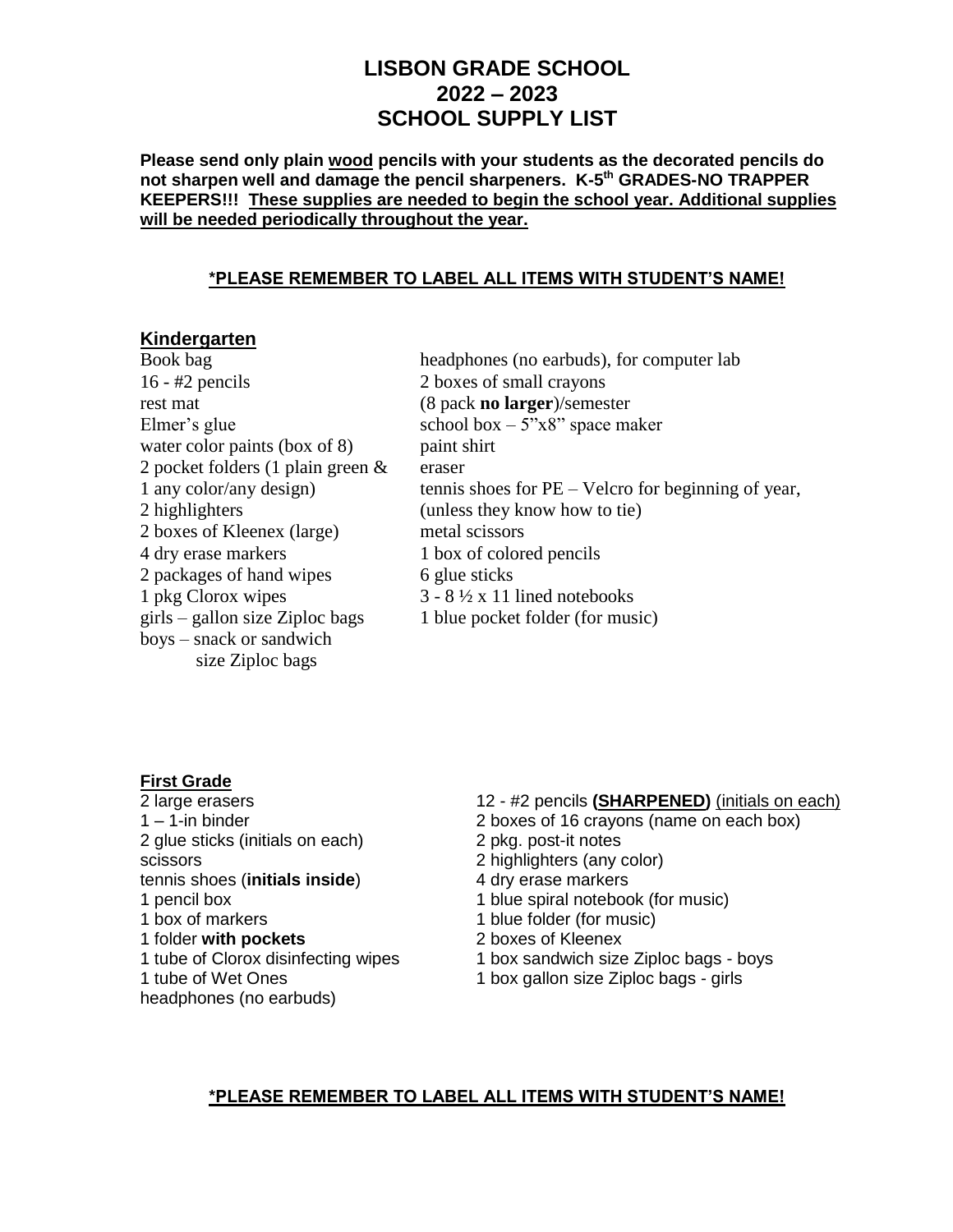## **\*PLEASE REMEMBER TO LABEL ALL ITEMS WITH STUDENT'S NAME!**

#### **Second Grade**

2 boxes markers (Crayola brand) 1 spiral notebook (wide ruled only) 1 large pink eraser headphones 48-#2 pencils 1 pkgs. sticky notes (3x3) 2 glue sticks tennis shoes scissors school box **(regular size only)** 1 inch/centimeter ruler<br>
2 boxes of Kleenex (large) example and the paint shirt paint shirt and the 1 blue folder (for music) 2 boxes of Kleenex (large)<br>3 folders with pockets (no prong inserts) 1 blue spiral notebook (for music) 3 folders with pockets (no prong inserts) 1 1" binder 2 highlighters 1 wide ruled spiral notebook 1 tub of Clorox wipes 4 jars of Play-Doh 1 package of dry erase markers 2 box of 16-24 ct. crayons **(no larger/Crayola Brand Please)**

**Third Grade**

48-#2 pencils **(sharpened)** 1 box of 16 crayons 2 glue sticks Elmer's glue (4 oz.) 1 inch/centimeter ruler scissors scissors 3 spiral notebooks **(wide rule only)** 4 red pens 2 pkg. of sticky notes (3x3) paint shirt 4 pocket folders school box (small) 3 box of Kleenex (large) 2 highlighters 2 highlighters 2 highlighters 2 highlighters tennis shoes 1 pkg Crayola markers 1 blue spiral notebook (for music) headphones 1 blue folder (for music) 2 dry erase markers 1 pkg Ziploc sandwich bags

**Fourth Grade**

2 red pen 12-#2 pencils 1 large eraser pencil box or bag 1 – 1" binder w/pockets colored pencils 1 inch/centimeter ruler 1 blue spiral notebook (for music) school box 1 blue folder (for music) scissors 3 dry erase markers 1 small school glue & 2 glue sticks crayons (24 count)<br>2 spiral notebooks 4 pocket folders with **WIDE RULE ONLY** 2 highlighters 2 boxes of Kleenex tennis shoes

headphones markers (8 count)

- 
- 

4 pocket folders with holes 1 tub of Clorox wipes **one box of sandwich bags** 

#### **\*PLEASE REMEMBER TO LABEL ALL ITEMS WITH STUDENT'S NAME!**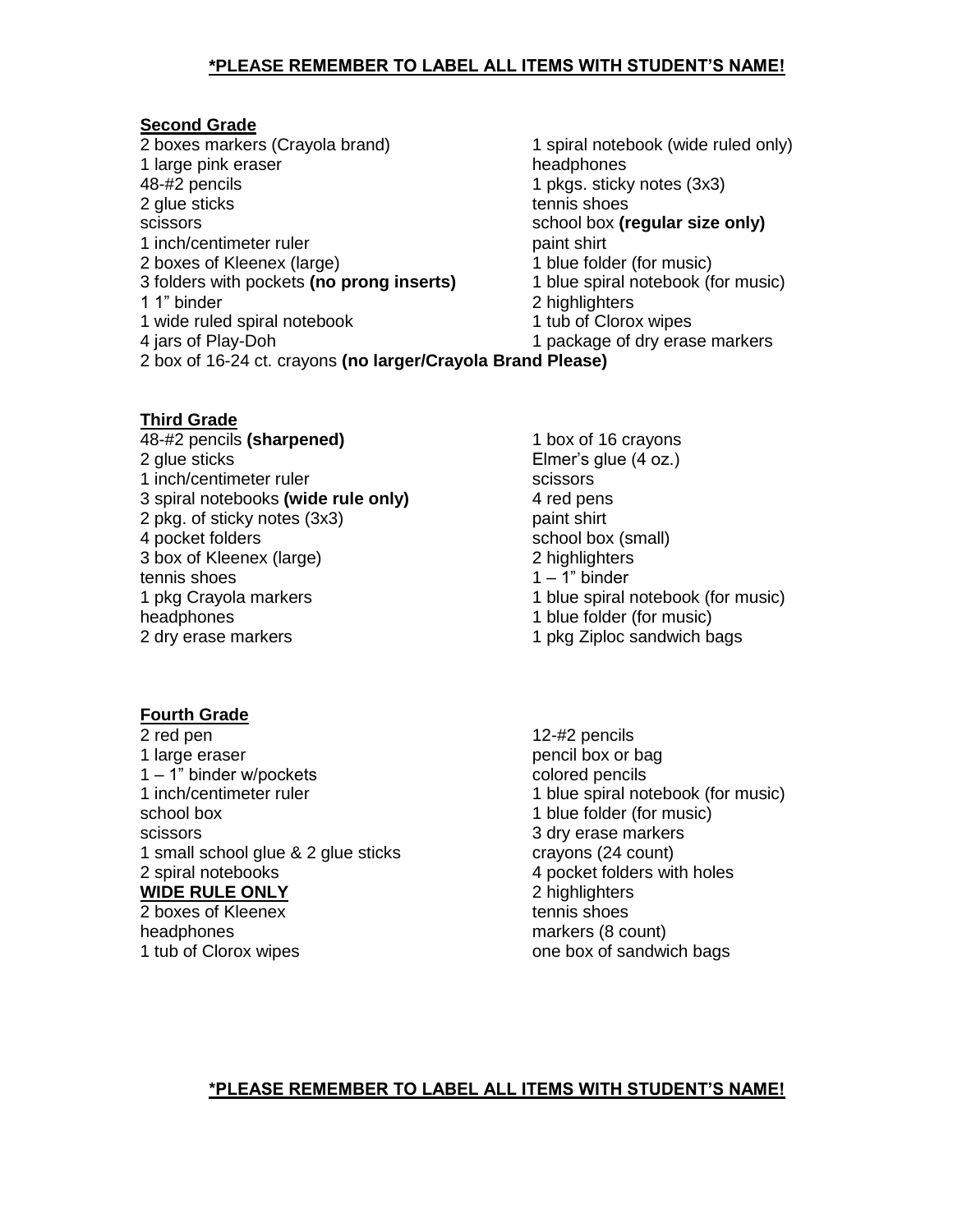## **\*PLEASE REMEMBER TO LABEL ALL ITEMS WITH STUDENT'S NAME!**

#### **Fifth Grade**

8-#2 pencils (**every 9 weeks)** blue/black erasable pens only **(mechanical are acceptable)** colored pens – any colors 4 glue sticks 1 pkg. dry erase markers, eraser, 4 pkgs. post-it notes and a small dry erase board colored pencils and the colored pencils and the colored pencils of the colored pencils of the colored pencils scissors (**adult size**) 5 – 1 subject notebooks 1 pkg markers **WIDE RULE ONLY** 2 boxes of Kleenex (large) 2 pkgs. of 4x6 index cards 1 blue folder (for music) (multi-colored) 1 – 1" binder 2 tubes hand wipes 5 binder folders w/pockets 1 blue spiral notebook (for music) Highlighters (yellow, pink, blue, & green) headphones

#### **Sixth, Seventh and Eighth Grades**

8-#2 pencils **(every 9 weeks)** large eraser 5 red pencil or pen 5 pens-blue or black highlighters (assorted colors)  $\frac{1}{1}$  tri-fold board ( $7<sup>th</sup>$  only) 2 tri-fold boards  $(6<sup>th</sup>$  only) 1 boxes of Kleenex 1 pkg. sticky notes 6 rolls double-sided tape tennis shoes (permanent or removable)<br>3 folders w/prongs  $(7<sup>th</sup> \& 8<sup>th</sup>)$  (permanent or removable) 3 folders w/prongs  $(7^{th}$  &  $8^{th})$ <br>4 folders w/prongs (6<sup>th</sup> only) 2 pkgs. of 3x5 index cards  $(7<sup>th</sup>$  & 8<sup>th</sup>)

**Music** 1 folder  $(5^{th} – 8^{th}$  choir students)

#### **RTI**

2 dry erase markers<br>
1 tub cleaning wipes<br>
1 tub cleaning wipes<br>
1 box of Kleenex 1 tub cleaning wipes

#### **Resource**

1 binder (1.5 or 2 inch) 1 pkg. pencils 2 folders (both same color) 2 dry erase markers 1 spiral notebook 1 box of K

1 blue spiral notebook ( $6<sup>th</sup>$  for music)<br>1 blue folder ( $6<sup>th</sup>$  for music) 1 box thick markers  $(6<sup>th</sup> only)$  Calculators – will be required for math **(These will be purchased through the school at registration for \$8.50).**

1 folder 1 pkg. post-it notes

#### **\*PLEASE REMEMBER TO LABEL ALL ITEMS WITH STUDENT'S NAME!**